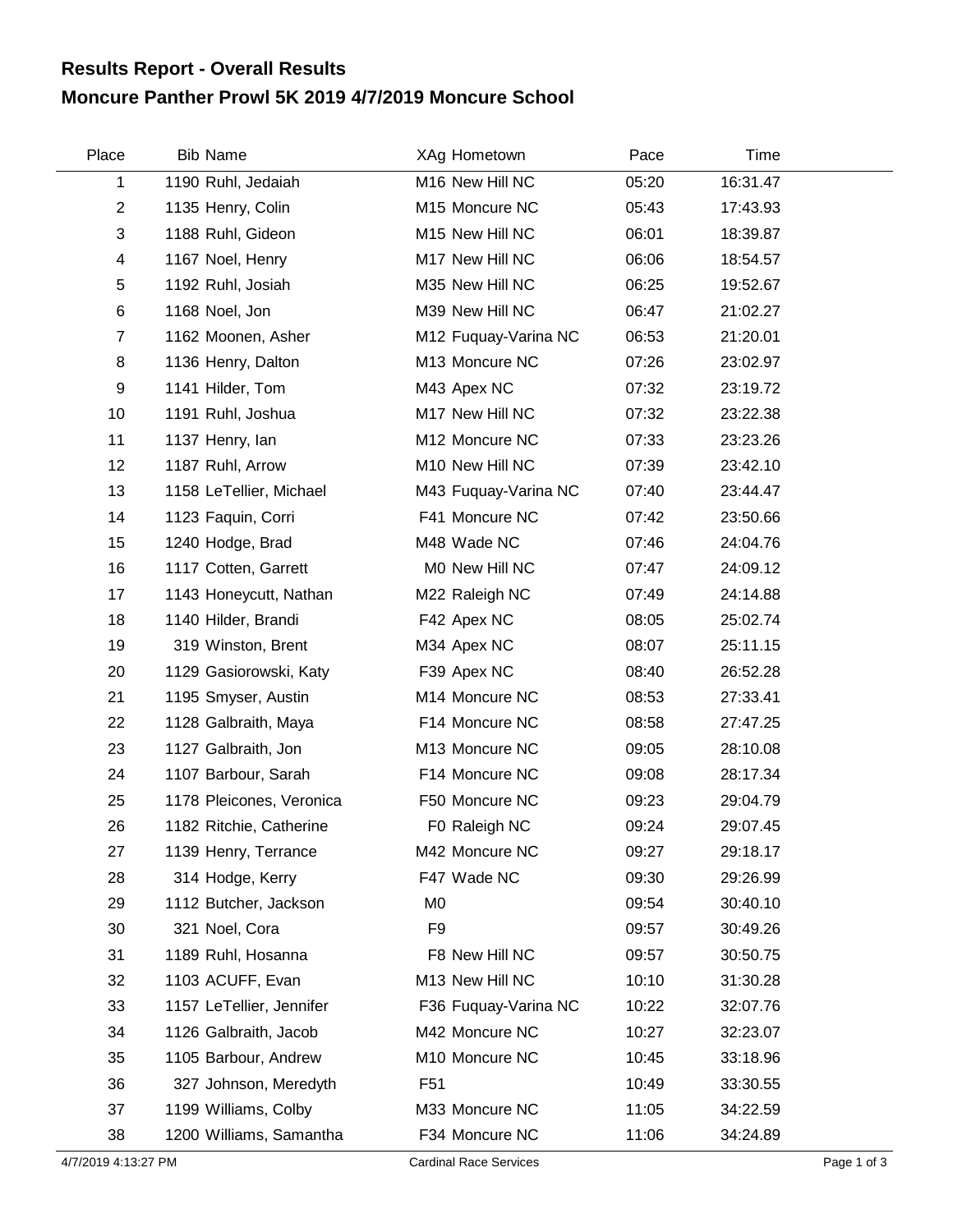| Place | <b>Bib Name</b>        |                 | XAg Hometown         | Pace  | Time     |  |
|-------|------------------------|-----------------|----------------------|-------|----------|--|
| 39    | 1198 Williams, Caleb   |                 | M7 Moncure NC        | 11:06 | 34:25.74 |  |
| 40    | 1193 Sethi, Jennifer   |                 | F44 Moncure NC       | 11:09 | 34:32.85 |  |
| 41    | 320 Witcher, Lily Kate |                 | F14 New Hill NC      | 11:18 | 35:03.06 |  |
| 42    | 330 Sehulster, Jack    | M14             |                      | 11:19 | 35:03.37 |  |
| 43    | 1186 Rojas, Gilbert    | M45             |                      | 11:46 | 36:28.75 |  |
| 44    | 1156 LeTellier, Blake  |                 | M9 Fuquay-Varina NC  | 11:50 | 36:40.56 |  |
| 45    | 1150 Kenney, Kevin     |                 | M39 Fuquay-Varina NC | 11:57 | 37:03.20 |  |
| 46    | 1115 Campbell, Thomas  |                 | M62 Moncure NC       | 12:02 | 37:19.65 |  |
| 47    | 324 Goodwin, Gunner    |                 | M10 Moncure NC       | 12:03 | 37:22.38 |  |
| 48    | 1151 Kenney, Stephanie |                 | F0 Fuquay-Varina NC  | 12:05 | 37:27.25 |  |
| 49    | 317 Ferris, Lucas      |                 | M10 Pittsboro NC     | 12:17 | 38:04.31 |  |
| 50    | 1177 Pleicones, Luke   |                 | M9 Moncure NC        | 12:58 | 40:10.40 |  |
| 51    | 329 Johnson, Will      |                 | M14 New Hill NC      | 12:59 | 40:13.38 |  |
| 52    | 1147 Jones, Kooper     |                 | M13 Moncure NC       | 13:01 | 40:22.25 |  |
| 53    | 1170 Oldham, Cole      |                 | M14 Moncure NC       | 13:03 | 40:28.25 |  |
| 54    | 1138 Henry, Katie      |                 | F42 Moncure NC       | 13:04 | 40:29.76 |  |
| 55    | 322 Placeicones, Abby  | F <sub>8</sub>  |                      | 13:16 | 41:07.37 |  |
| 56    | 315 Sanderford, Hayden |                 | F7 New Hill NC       | 13:17 | 41:11.84 |  |
| 57    | 318 Sharp, Alicia      |                 | F37 Apex NC          | 13:24 | 41:31.16 |  |
| 58    | 1116 Cotten, Billy     |                 | M52 New Hill NC      | 13:56 | 43:11.01 |  |
| 59    | 1165 Newell, William   | M <sub>0</sub>  |                      | 14:00 | 43:24.89 |  |
| 60    | 1111 Butcher, Emily    | F <sub>0</sub>  |                      | 14:40 | 45:26.97 |  |
| 61    | 1153 Lee, Brooklyn     |                 | F12 Moncure NC       | 14:50 | 45:59.31 |  |
| 62    | 1152 Lee, Andy         |                 | M42 Moncure NC       | 14:52 | 46:03.89 |  |
| 63    | 1230 Parrish, Lily     |                 | F14 Moncure NC       | 14:57 | 46:21.80 |  |
| 64    | 1125 Galbraith, Ben    |                 | M7 Moncure NC        | 15:21 | 47:35.14 |  |
| 65    | 331 Poindexter, Dianna | F <sub>58</sub> |                      | 15:25 | 47:47.31 |  |
| 66    | 1169 Oldham, Angela    |                 | F50 Moncure NC       | 15:26 | 47:49.81 |  |
| 67    | 1124 Fridley, Rae      |                 | F14 Apex NC          | 15:39 | 48:31.34 |  |
| 68    | 1118 Crabtree, Mark    |                 | M12 Moncure NC       | 15:49 | 49:01.70 |  |
| 69    | 1172 Parker, Lauryn    |                 | F10 New Hill NC      | 16:04 | 49:48.97 |  |
| 70    | 1108 Barnette, Linda   |                 | F11 Moncure NC       | 16:22 | 50:43.14 |  |
| 71    | 1185 Rojas, Alex       | U <sub>0</sub>  |                      | 16:33 | 51:17.90 |  |
| 72    | 316 Sanderford, Amara  |                 | F28 New Hill NC      | 16:33 | 51:18.10 |  |
| 73    | 1110 Brunetti, Walt    |                 | M63 Moncure NC       | 16:35 | 51:23.08 |  |
| 74    | 1109 Brunetti, Diane   |                 | F63 Moncure NC       | 16:35 | 51:24.52 |  |
| 75    | 1227 Goodwin, Melany   |                 | F60 New Hill NC      | 16:47 | 52:00.85 |  |
| 76    | 1197 Walkup, Stephanie |                 | F46 Siler City NC    | 17:03 | 52:50.98 |  |
| 77    | 1196 Walkup, Chris     |                 | M46 Siler City NC    | 17:03 | 52:52.18 |  |
| 78    | 328 Johnson, Ellie     |                 | F12 New Hill NC      | 17:05 | 52:58.78 |  |
| 79    | 325 Goodwin, Julie     | F38             |                      | 17:47 | 55:06.86 |  |